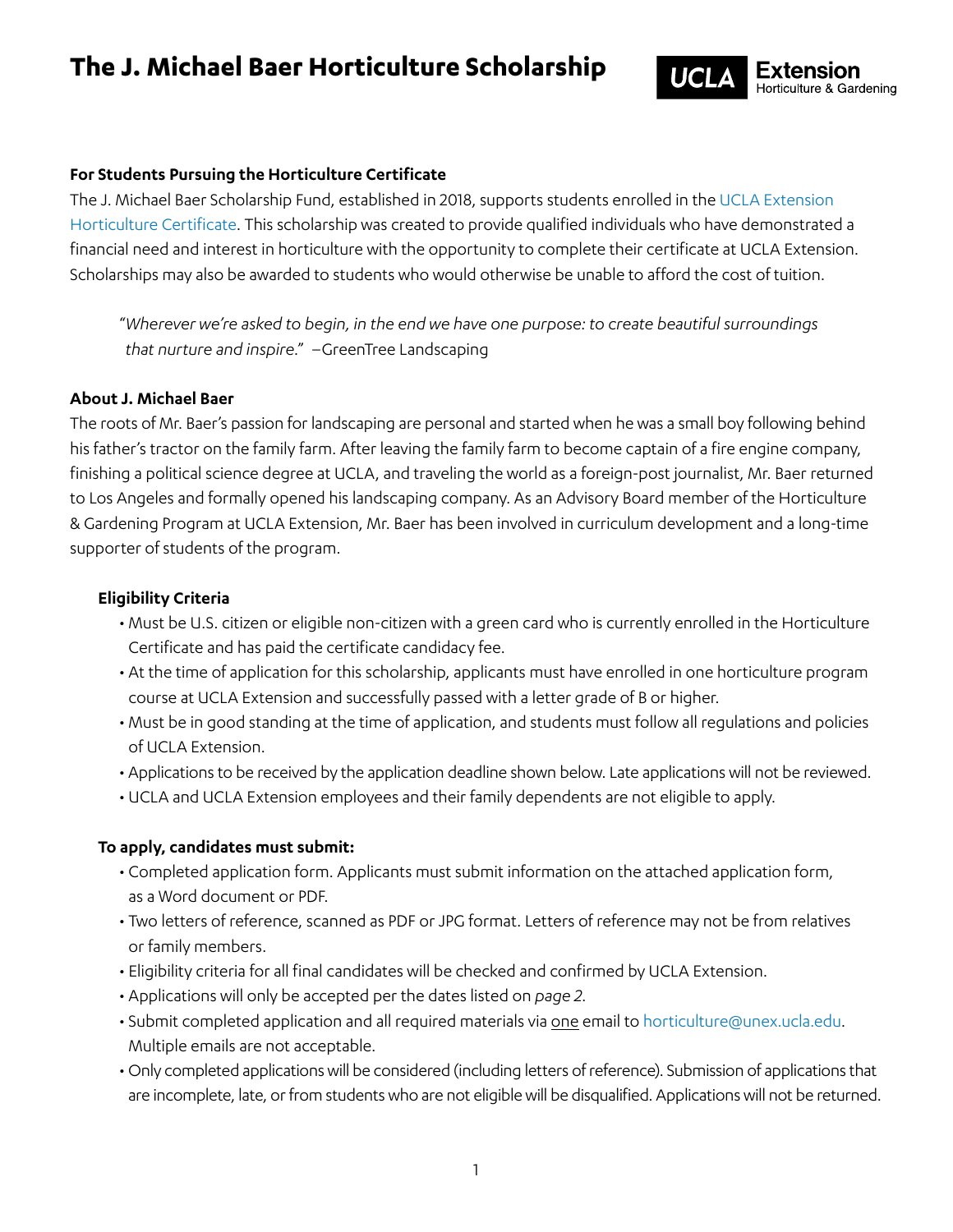## **The J. Michael Baer Horticulture Scholarship**



## **2021/22 Application Cycles and Deadlines**

| <b>Application Period</b>  | <b>Application Deadline</b> | <b>Notification of Winners</b> | <b>Earliest Quarter Eligible</b><br>to Use Scholarship |
|----------------------------|-----------------------------|--------------------------------|--------------------------------------------------------|
| December 1-January 3, 2022 | January 3, 2022             | 3rd week of February           | Spring Quarter                                         |
| May 9-June 10, 2022        | June 10, 2022               | 3rd week of July               | Fall Quarter                                           |

## **Terms and Conditions**

- Scholarship money to be used only for Horticulture Certificate course tuition fees. Course materials and textbooks are not covered.
- Scholarship may cover all or part of tuition fees.
- Scholarships are paid directly to the UC Regents. No cash disbursements to students.
- Scholarships are offered at the discretion of the Scholarship Committee, which consists of the Horticulture & Gardening Program Director, one program Advisory Board member, one current or past program instructor, and a representative from the Baer family.
- Scholarship application deadlines are in January and June of every year. Scholarships may be renewed once for a period of one year, provided that the applicant:
	- Earns a letter grade of "B" or better in each certificate course
	- Provides a written report to the Program Director at the conclusion of each year describing their academic progress
	- Maintains enrollment status through the whole quarter

Applicants selected for a scholarship will receive notification by email. Scholarship recipients can utilize their awards to offset the course fee beginning the quarter after they apply and for up to one year from the award date.

If you have questions about the J. Michael Baer Scholarship or the application process, please contact Melissa McDonald via emai[l mmcdonald@unex.ucla.edu](mailto: mmcdonald@unex.ucla.edu) or by phone at (310) 825-9414.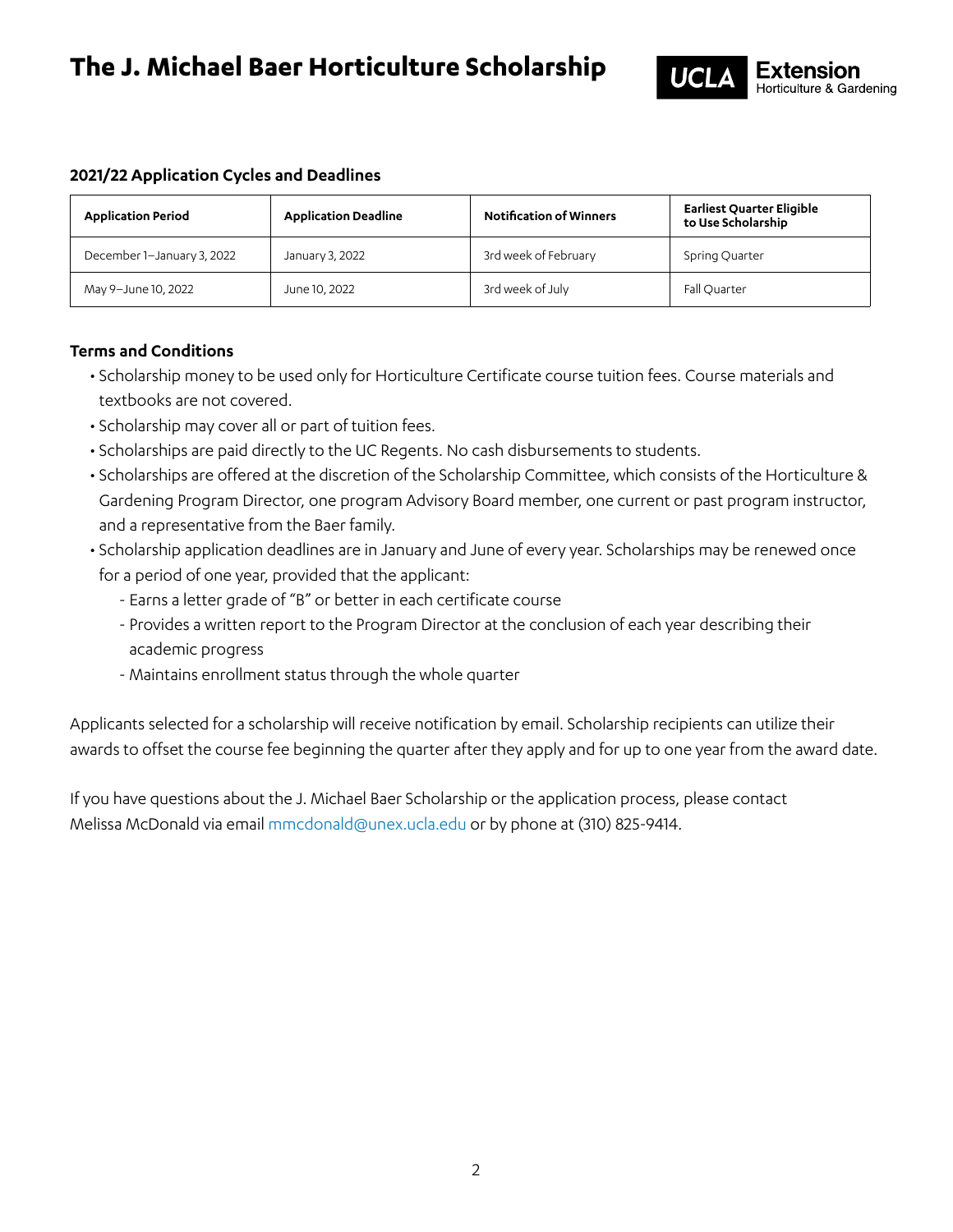# **The J. Michael Baer Horticulture Scholarship** Application



## **Student Information**

| <b>UCLA EXTENSION ID#</b> | LAST NAME            | <b>FIRST NAME</b> |  |
|---------------------------|----------------------|-------------------|--|
| $\overline{\phantom{0}}$  |                      |                   |  |
| DAYTIME TELEPHONE         | <b>EMAIL ADDRESS</b> |                   |  |
|                           |                      |                   |  |

SCHOLARSHIP AMOUNT

### **Tell us about yourself:**

• Past employment, horticultural experience, hobbies etc.

#### **Your goals and passion:**

• Please outline in 500-700 words your goal for pursuing a Horticulture Certificate.

#### **Finances:**

• Please describe your current financial situation. Why are you seeking this scholarship?